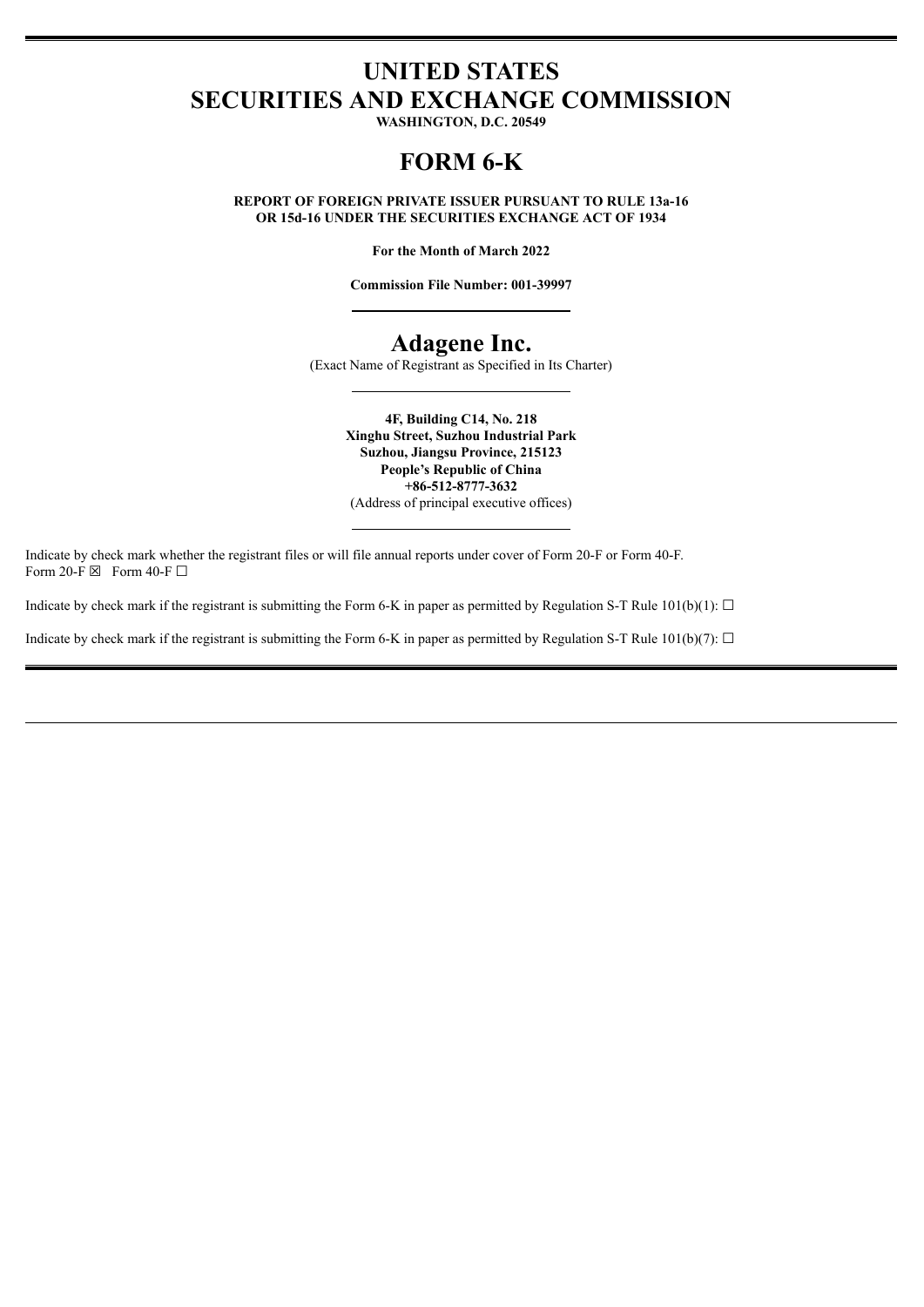### **SIGNATURES**

Pursuant to the requirements of the Securities Exchange Act of 1934, the Registrant has duly caused this report to be signed on its behalf by the undersigned, thereunto duly authorized.

### **Adagene Inc.**

By: /s/ Peter (Peizhi) Luo

Name: Peter (Peizhi) Luo Title: Chief Executive Officer

Date: March 31, 2022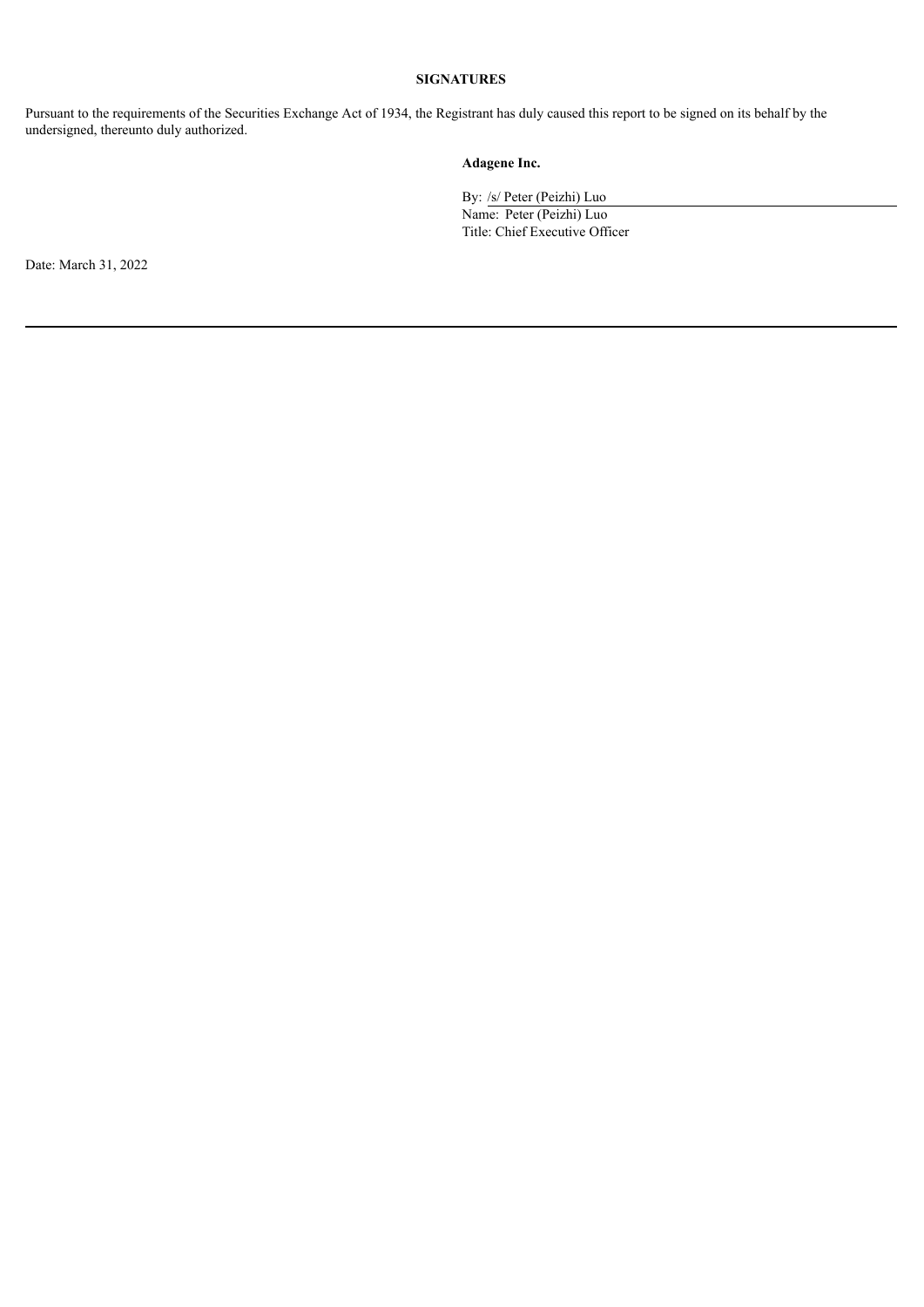### **EXHIBIT INDEX**

| Exhibit | <b>Description</b>                                                                                    |
|---------|-------------------------------------------------------------------------------------------------------|
| - 99.   | Press Release titled "Adagene Reports Full Year 2021 Financial Results and Provides Corporate Update" |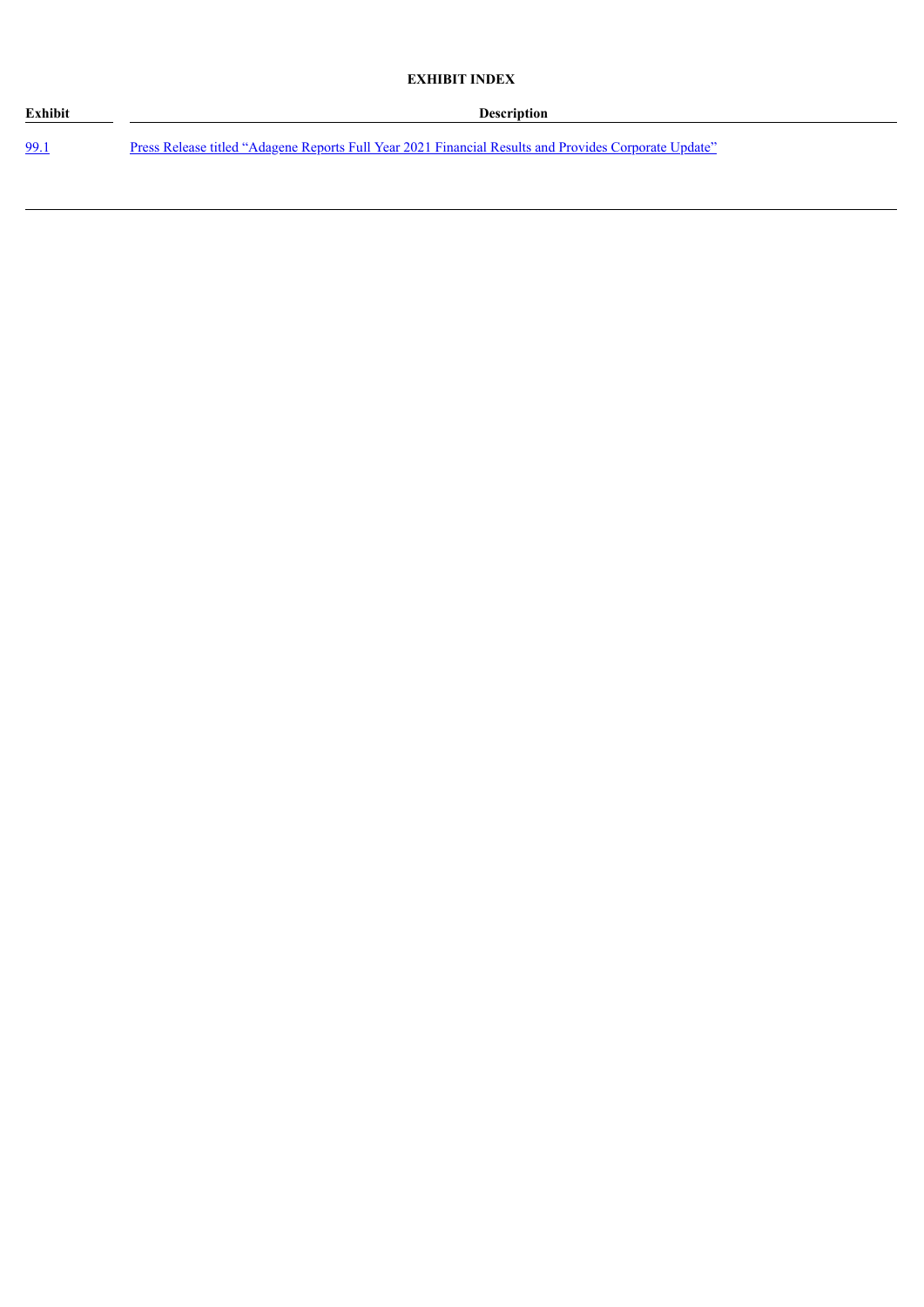#### **Adagene Reports Full Year 2021 Financial Results and Provides Corporate Update**

<span id="page-3-0"></span>- 2022 clinical data readouts on track to show potential best-in-class safety profile for anti-CTLA-4 programs (ADG116, ADG126) with PD-1 for proven *and new indications, thereby enabling greater ef icacy through higher and more frequent dosing -*

*- Advanced three wholly-owned clinical programs both in single agent and combination trials –*

*- Advanced five IND-enabling programs, including two on track for IND or equivalent filing in 2022 -*

- Established Sanofi technology licensing collaboration with potential value over US\$2.5 billion, endorsing both SAFEbody® platform and pipeline, while *advancing collaboration with Exelixis -*

#### *- Strong cash position and ef icient operations support expected milestones -*

SAN DIEGO and SUZHOU, China, March 31, 2022 – Adagene Inc. ("Adagene") (Nasdaq: ADAG), a company transforming the discovery and development of novel antibody-based therapies, today reported financial results for the full-year ended December 31, 2021, and provided corporate updates.

"We are committed to delivering on our promise to transform cancer immunotherapy, concentrating on overcoming the known safety issues linked to promising yet challenging targets," said Peter Luo, Ph.D., Co-founder, Chief Executive Officer and Chairman of Adagene. "On the clinical front, we are focused on revitalizing anti-CTLA-4 as a safe and efficacious backbone therapy, which remains a huge market opportunity and the only checkpoint inhibitor approved as both monotherapy and combination therapy with anti-PD-1. We are developing potential best-in-class molecules to unleash the full potential of this target for strong Treg depletion in the tumor microenvironment (TME) and superior safety profiles."

Dr. Luo continued, "We are also leveraging our SAFEbody technology to overcome challenges of bispecific T-cell engagers (TCEs), particularly for solid tumors, and to address safety issues of widely expressed targets like CD47. We have made wonderful progress to de-risk our clinical pipeline, grow our transformative preclinical assets, and validate our AI-powered, scalable antibody technology platform with global partnerships. With a solid cash position, we are well-positioned to achieve our expected milestones while continuing to enhance value of our pipeline."

#### **PIPELINE GROWTH & HIGHLIGHTS**

During 2021, Adagene advanced its wholly-owned, differentiated pipeline of antibody-based therapeutics, including three clinical programs in single and combination phase 1b/2 trials, five programs in IND-enabling studies and over 50 more across stages of discovery.

Clinical candidates include multiple modalities of antibody therapeutics against established targets such as CTLA-4 with ADG116 (NEObody™) and ADG126 (SAFEbody), challenging targets such as CD137 with ADG106 (NEObody) and ADG206 (the masked anti-CD137 POWERbody™), and targets with known safety issues such as CD47 with ADG153 (SAFEbody). The company's expanding preclinical portfolio further applies the company's AIpowered technology platform to create transformative antibody-based therapeutics across targets with different MOAs.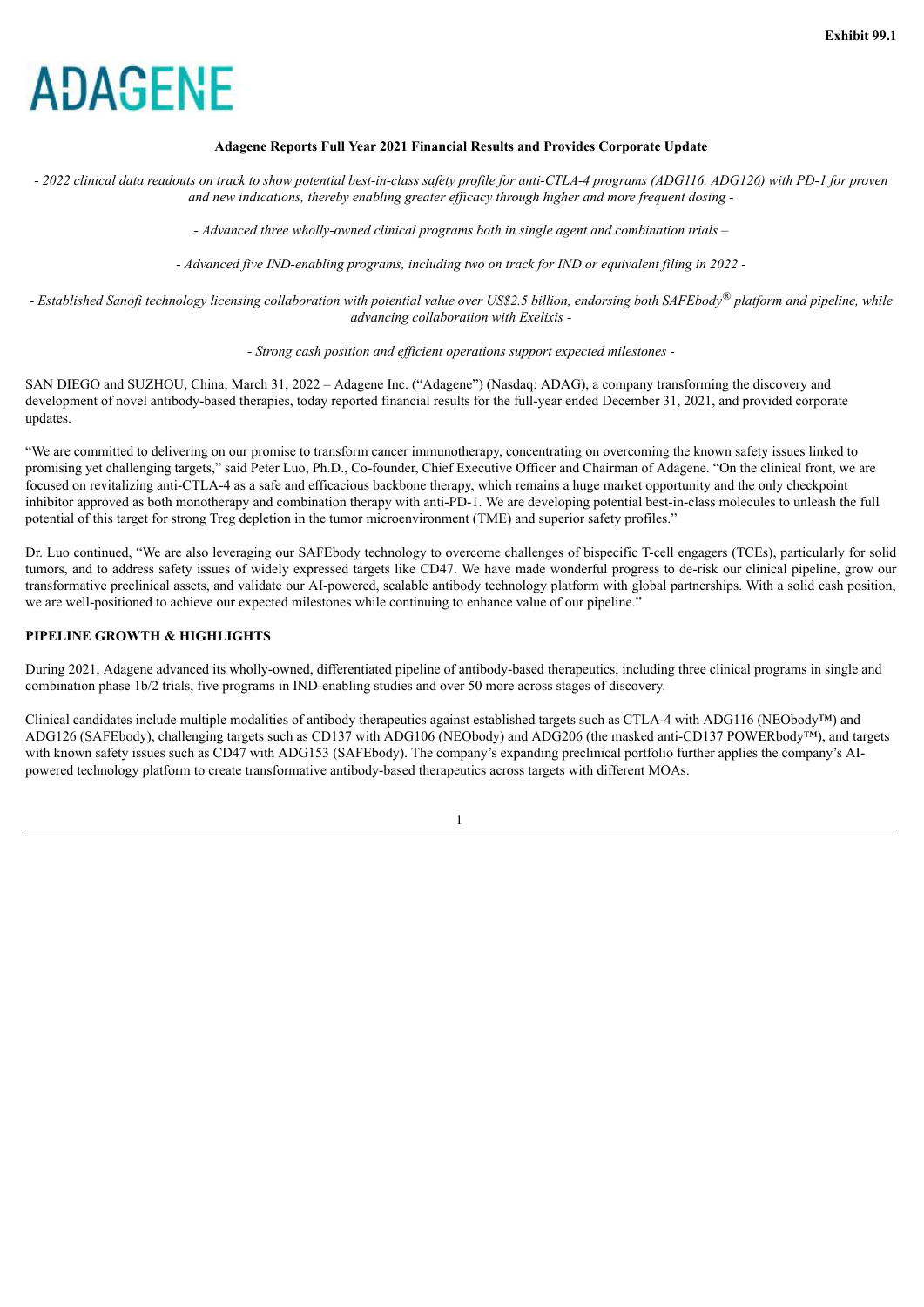A summary of pipeline progress and recent corporate highlights is below:

**ADG116:** This NEObody program, targeting a unique epitope of CTLA-4, is being evaluated in patients with advanced/metastatic solid tumors. ADG116 is designed to provide an enhanced efficacy profile by potent Treg depletion in the TME and to maintain its physiological function by soft ligand blocking to address safety concerns associated with existing CTLA-4 therapeutics.

- · Advanced the global phase 1b/2 trial evaluating ADG116 as monotherapy (ADG116-1003) in dose escalation and dose expansion in targeted tumors.
- · Presented clinical data at ESMO-IO 2021 in December from the dose-escalation part of the ADG116 monotherapy trial. Results showed strong safety profile and early signals of efficacy profile in a heavily pre-treated patient population with advanced metastatic diseases, including dose-dependent Tcell activation and tumor suppression in treatment-resistant "cold" and "warm" tumors such as pancreatic, ovarian and renal cell cancers.
	- o ADG116 monotherapy was well-tolerated up to 10 mg/kg with primarily Grade 1 and limited Grade 2 treatment-related adverse events (TRAEs) observed in 25 patients (data cut off was October 15, 2021); a single rash (Grade 3) and dose limiting toxicity event (Grade 4 hyperglycemia) occurred in a patient with renal cell carcinoma who relapsed on nivolumab. This safety profile compared favorably to the benchmark antibody in a comparable dose range.
	- Dose escalation at 10 mg/kg is now complete and dose expansion is ongoing at 10 mg/kg in this monotherapy trial (ADG116-1003). No DLTs have occurred for additional patients at the ongoing 10 mg/kg dose level.
	- · Initiated dose escalation in phase 1 trial in China evaluating ADG116 as monotherapy (ADG116-1002) in patients with advanced/metastatic solid tumors.
	- Initiated dose escalation of ADG116 in combination with either anti-PD-1 (toripalimab) or anti-CD137 (ADG106) therapy in patients with advanced/metastatic solid tumors.
	- Initiated the global phase 1b/2 trial (ADG116-P001 / KEYNOTE-C97) following FDA clearance to evaluate ADG116 in combination with anti-PD-1 antibody, pembrolizumab in patients with advanced/metastatic solid tumors at multiple sites in the U.S. and Asia Pacific.

**ADG126:** This SAFEbody program applies precision masking technology to ADG116 for conditional activation in the TME to expand the therapeutic index and to further address safety concerns with existing CTLA-4 therapies. ADG126 is designed to provide enhanced safety and efficacy profiles due to the combination of the potent Treg depletion in the TME and soft ligand blocking.

- · Following completion of dose escalation up to 10 mg/kg, initiated monotherapy dose expansion of an ongoing global phase 1b/2 clinical trial evaluating the safety profile and tolerability of ADG126 in patients with advanced/metastatic solid tumors (ADG126-1001).
	- o In dose escalation cohorts, ADG126 was well tolerated with no dose-limiting toxicities up to 10 mg/kg even in patients who received more than four cycles. Following evaluation of data by a Safety Review Committee (SRC), dose expansion was approved at 10 mg/kg and initiated in both "warm" and "cold" tumor types.
	- Patients have received multiple cycles with continuous dosing, and favorable pharmacokinetic and pharmacodynamic activity compared to ADG116 has been observed. ADG126 has consistently shown a potential best-in-class profile, which is supported by preclinical evaluation, including GLP toxicology data, and enabled by the broad species cross-reactivity of ADG126.
	- o The ADG126 clinical results have been submitted for presentation at the 2022 ASCO Annual Meeting.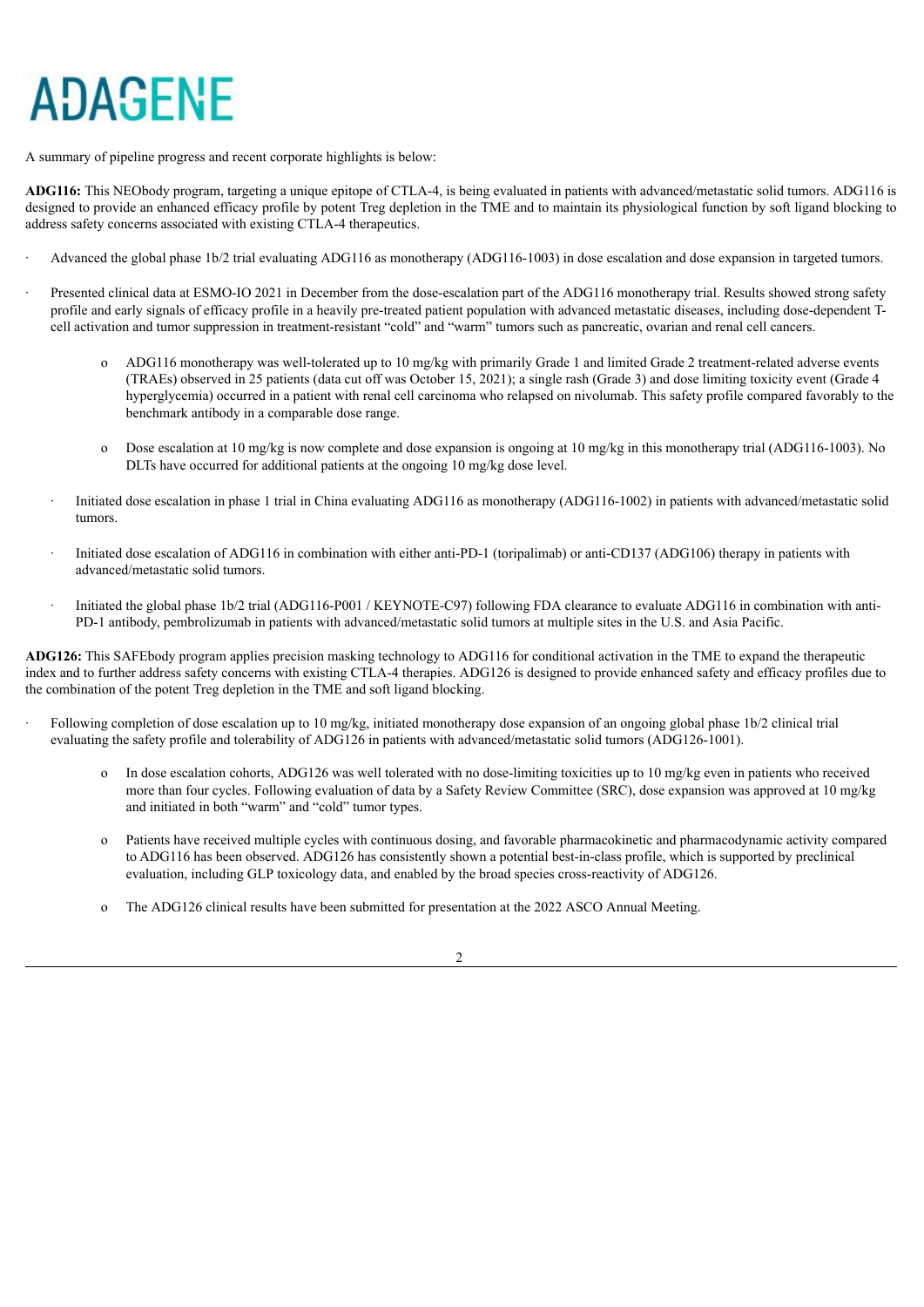- · Initiated a global phase 1b/2 trial (ADG126-P001 / KEYNOTE-C98) following FDA clearance to evaluate ADG126 in combination with pembrolizumab in patients with advanced/metastatic solid tumors at multiple sites in the U.S. and Asia Pacific.
- · **ADG106:** This NEObody program is a fully human ligand-blocking, agonistic anti-CD137 IgG4 monoclonal antibody (mAb) that is being evaluated in patients with advanced solid tumors and/or non-Hodgkin's lymphoma.
	- · Initiated dose escalation for the phase 1b/2 clinical trial in Singapore (ADG106-T6001) evaluating ADG106 in combination with the anti-PD-1 antibody, nivolumab, for patients with advanced non-small cell lung cancer (NSCLC) who have progressed after prior treatment. The investigator-initiated trial is being conducted at the National University Cancer Institute, Singapore and the National Cancer Centre Singapore, in collaboration with the Singapore Translational Cancer Consortium.
	- · As noted above, initiated a dose escalation cohort in the global phase 1b/2 trial (ADG116-1003) evaluating ADG106 in combination with ADG116.
	- · Advanced the phase 1b/2 trial (ADG106-1008) in China evaluating safety and preliminary efficacy profiles of ADG106 in combination with toripalimab, an approved anti-PD-1.
	- · In December 2021, presented data at ESMO-IO 2021 on the biomarker kinetics for ADG106 as a monotherapy or combined with toripalimab. The combination of ADG106 with toripalimab resulted in a 2-fold synergistic effect for immune activation compared to ADG106 monotherapy, even amongst patients who failed prior anti-PD-1 and CTLA-4 therapies.

**Preclinical Discovery Programs:** The company continues to expand its preclinical pipeline by applying its three-body technology platforms - NEObody, SAFEbody and POWERbody - across modalities. New POWERbody candidates are designed to unleash the efficacy of a therapeutic through Fcengineering, drug conjugation, or T-cell engagement, while securing safety by precision masking with SAFEbody technology. Thus, POWERbody candidates incorporate SAFEbody precision masking technology.

- In November 2021, unveiled preclinical data at the 63rd ASH Annual Meeting & Exposition on two highly differentiated programs for transformative therapies for novel or validated targets: anti-CD47 (ADG153) and CD20xCD3 (ADG152).
	- o ADG153, an anti-CD47 SAFEbody in IgG1 format, introduces IgG1-mediated effects for potent tumor killing with a compelling safety profile, minimal red blood cell (RBC)-related and antigen sink liabilities, and 8-fold prolonged half-life in comparison with benchmark clinical antibodies in the IgG4 subclass. By integrating efficacy and safety profiles, as well as prolonged pharmacokinetics into one single modality, anti-CD47 ADG153 IgG1 SAFEbody or ADG153 has a potential best-in-class profile.
	- o ADG152, is a CD20xCD3 POWERbody integrating the company's proprietary bispecific TCE platform with its precision masking technology. In preclinical mouse xenograft tumor models, ADG152 has demonstrated strong and sustained anti-tumor activity; in comparison with a benchmarked antibody in clinical development, improved safety with cytokine release control even at a 100-fold higher dose than the benchmarked antibody analog and 2- to 3-fold prolonged half-life than the benchmarked antibody analog in exploratory preclinical monkey studies.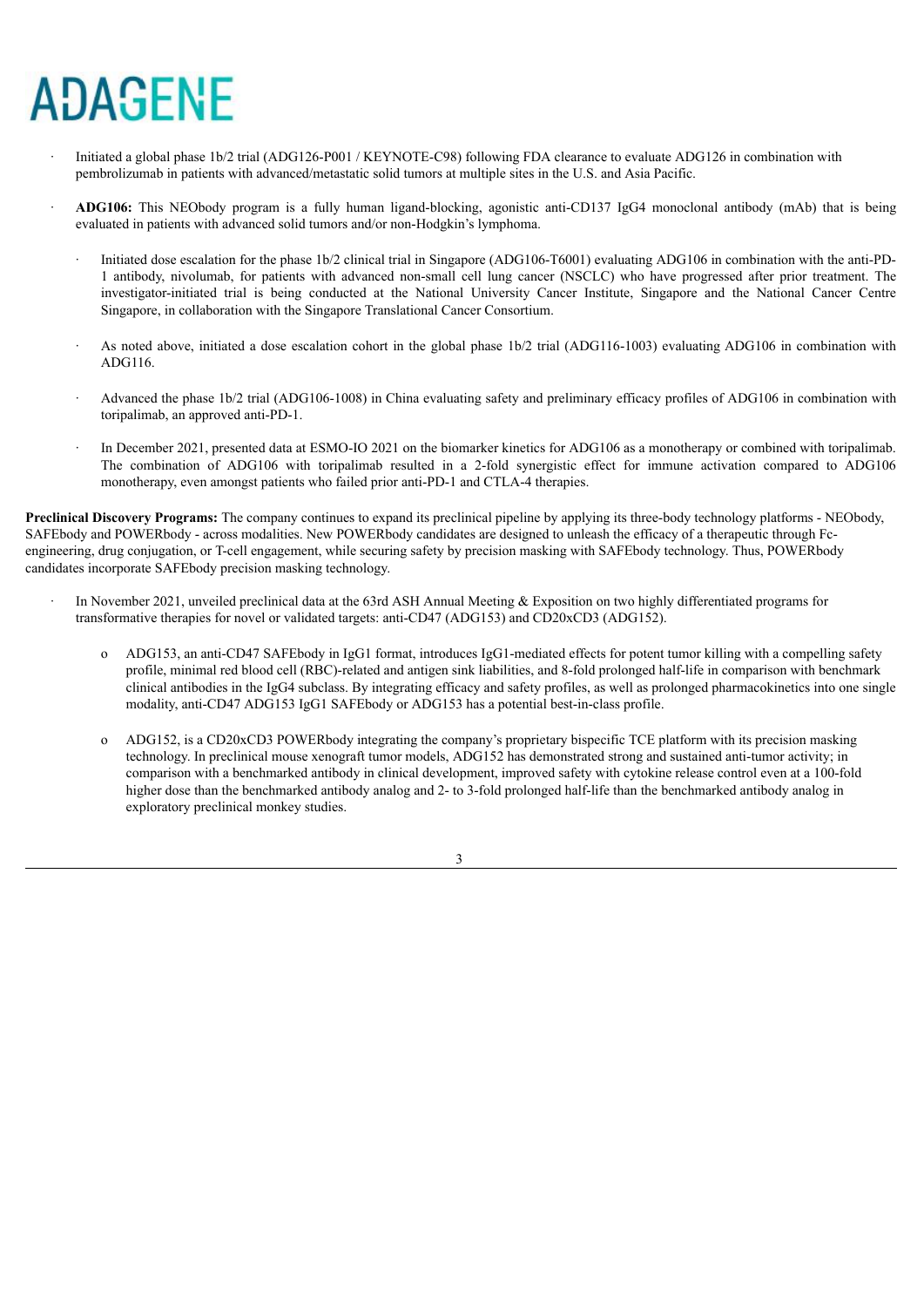- · Announced presentation of four posters at the American Association for Cancer Research (AACR) Annual Meeting 2022. At AACR, presentations will show the potential best-in-class profiles for three differentiated preclinical product candidates in IND-enabling studies: ADG138, ADG206 and ADG153, which all three apply the SAFEbody precision masking technology. The fourth presentation introduces a new capability for the company's proprietary bispecific TCEs with CD28.
	- o ADG138 is a novel HER2×CD3 POWERbody integrating a bispecific TCE with precision masking technology to control CRS and ontarget off-tumor toxicity for single agent and combination therapies in HER2-expressing solid tumors.
	- o ADG206, is an Fc-engineered anti-CD137 agonistic POWERbody with tailor-made efficacy and safety profiles by strong crosslinking and tumor selective activation for single agent and combinational cancer immunotherapy.
	- o The proprietary tumor-targeted CD28 bispecific POWERbody platform is designed for safe and synergistic T cell-mediated immunotherapy candidate.
	- o Additional data will be presented supporting the advancement of the anti-CD47 antibody ADG153 into clinical development for both hematologic and solid tumor indications.
- · During 2022, Adagene plans to submit an IND or equivalent for two POWERbody product candidates: ADG206 and ADG153.

#### **Collaborations**:

- Established an exclusive technology licensing agreement with Sanofi in March 2022 to generate novel masked monoclonal and bispecific candidate antibodies, with a potential transaction value of US\$2.5 billion. Under the terms of the agreement, Adagene will be responsible for early-stage research activities to develop masked versions of Sanofi provided candidate antibodies, using Adagene's SAFEbody technology. Sanofi will be solely responsible for later stage research and all clinical, product development and commercialization activities. The collaboration includes an upfront payment of US\$17.5 million for the initial two programs (US\$8.75 million per program), an option fee for two additional programs, potential milestone payments of up to US\$2.5 billion (US\$625 million per program), and tiered royalties.
- Achieved a US\$3 million milestone in December 2021 for the successful nomination of lead SAFEbody candidates in a technology licensing agreement with Exelixis, established in February 2021 to develop SAFEbody novel masked antibody-drug conjugate candidates. Terms of the agreement included an upfront payment of US\$11 million for 2 programs (US\$5.5 million per program), potential milestone payments of up to US\$780 million (US\$390 million per program), and tiered royalties.
- · Finalized clinical trial collaboration and supply agreements with Merck to evaluate pembrolizumab in combination therapy with all three whollyowned clinical candidates.
- · Advanced global partnerships and collaboration with Sanjin and Dragon Boat Biopharmaceutical for two antibodies out-licensed in Greater China, including an anti-PD-L1 (ADG104) in phase 2 development, and a novel anti-CSF-1R (ADG125/BC006) in phase 1.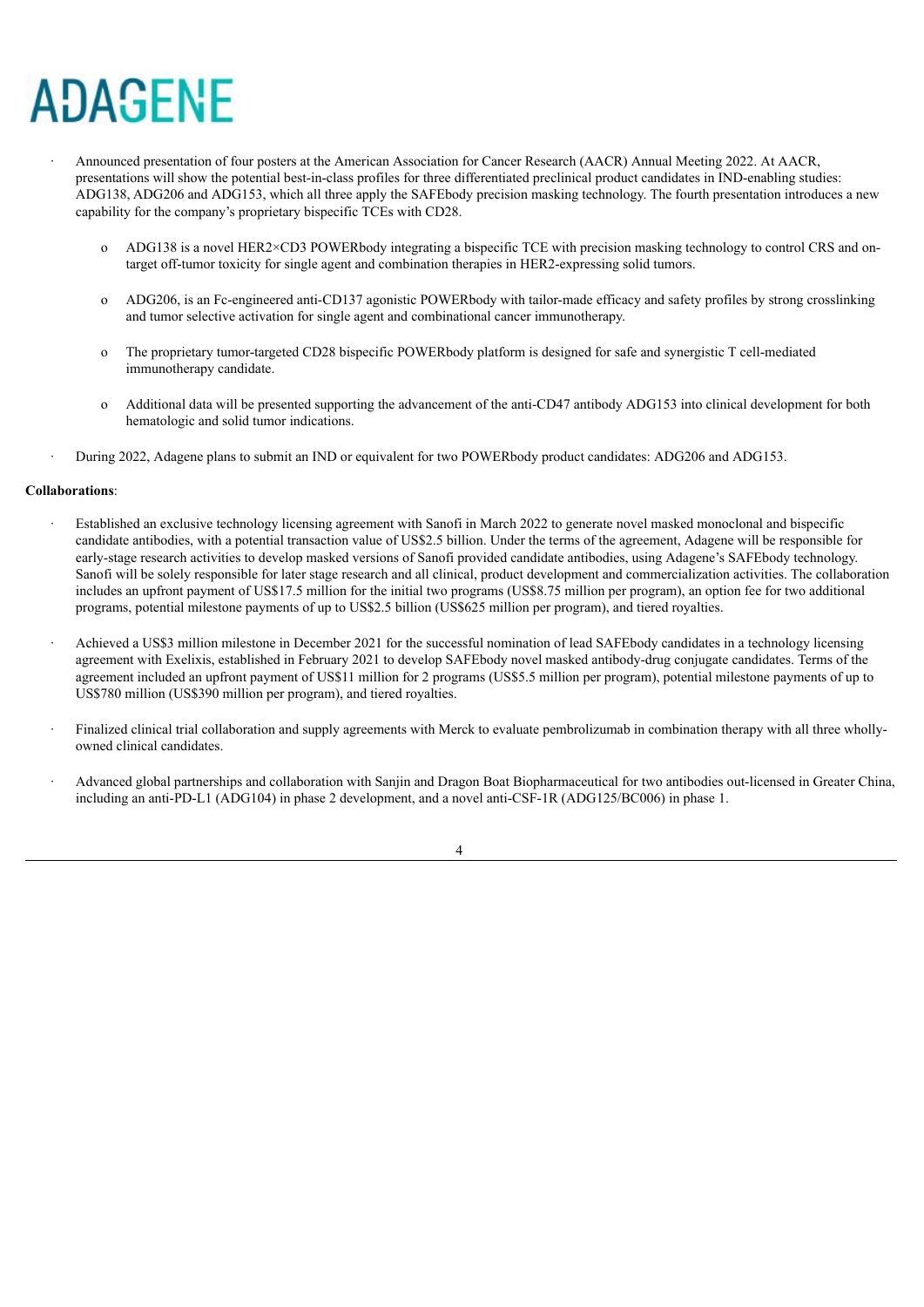#### **Corporate Updates:**

- In light of the Holding Foreign Companies Accountable Act (HFCAA), Adagene is proactively evaluating additional business processes and control changes to meet the requirements of the HFCAA and intends to leverage its flexible, global infrastructure and its focus on developing highly differentiated therapeutics for patients worldwide.
- Liu Yuwen was appointed as an independent board member and member of the Audit Committee, to support the company's corporate development. Liu Yuwen is a leading advocate for the biotechnology, biopharmaceutical and medical technology industries, with over 20 years as an entrepreneur, advisor and investor.
- · The company has expanded and strengthened its leadership team with recent hires across strategy, clinical, regulatory, communications and CMC functions.

### **EXPECTED 2022 MILESTONES & OUTLOOK**

Adagene has previously provided its outlook for 2022, including planned advancement of both its clinical product candidates and preclinical portfolio. The company recently achieved its goal to complete a major collaboration following the Sanofi licensing agreement, and it continues to work towards strategic development collaborations for its pipeline. Additional milestones and expected progress during 2022 include:

- · Demonstrate single-agent activity for anti-CTLA-4 programs (ADG116, ADG126) in heavily pretreated patients with "warm" and "cold" tumors.
- · Demonstrate potential best-in-class safety and preliminary efficacy profiles for anti-CTLA-4 programs with anti-PD-1 therapy.
- · Evaluate the profile for novel combinations of wholly owned anti-CD137 (ADG106) with either anti-CTLA-4 or anti-PD-1 therapy.
- Submit filings to advance at least two candidates to clinic, and expand programs into IND-enabling phase.
- Continue efficient discovery operations, with more than 50 projects underway.

### **FULL-YEAR 2021 FINANCIAL HIGHLIGHTS**

#### *Cash and Cash Equivalents:*

Cash and cash equivalents were US\$174.4 million as of December 31, 2021, compared to US\$75.2 million as of December 31, 2020. The increase was mainly due to net proceeds of US\$145.9 million from the company's Initial Public Offering in February 2021. Further, the year-end 2021 cash balance does not include the US\$3 million milestone payment from Exelixis received in January 2022, or the expected US\$17.5 million upfront payment from Sanofi for the recently announced technology licensing collaboration.

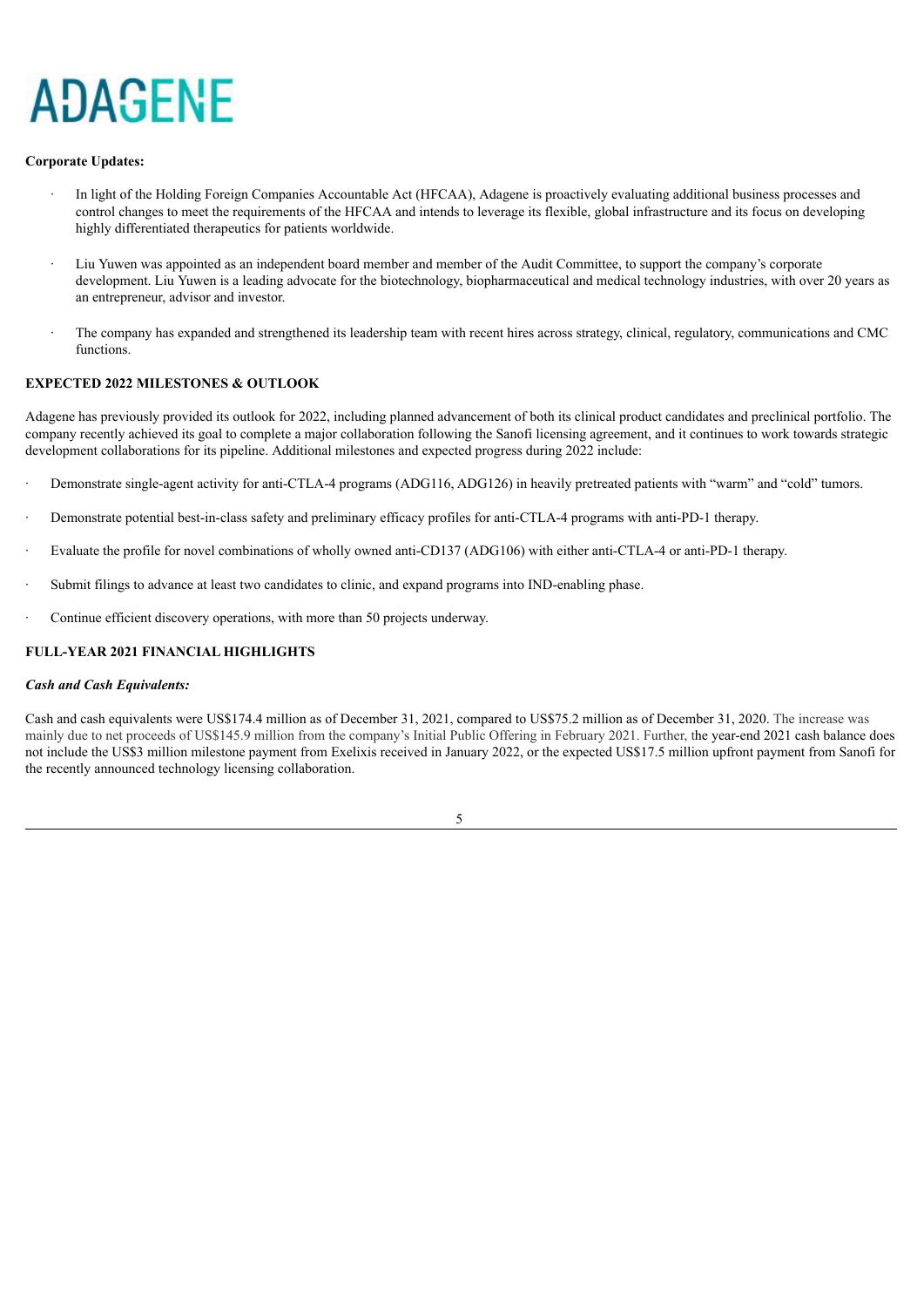#### *Net Revenue:*

Net revenue in 2021 was US\$10.2 million compared to US\$0.7 million in 2020. The increase was due to recognition of US\$8.5 million from the collaboration and technology license agreement with Exelixis and a payment of US\$1.2 million from Dragon Boat Biopharmaceuticals, a subsidiary of Sanjin, related to the companies' collaboration to develop antibody-based therapies. Due to the Exelixis collaboration, contract liabilities were US\$5.5 million as of December 31, 2021, compared to US\$0.7 million as of December 31, 2020.

#### *Research and Development (R&D) Expenses:*

R&D expenses were US\$68.1 million for the year ended December 31, 2021, compared to US\$33.5 million for the same period in 2020. The increase in R&D was primarily due to an increase in personnel, including non-cash share-based compensation of US\$13.6 million, and greater preclinical testing, clinical activities and CMC activities (provided by related parties and third parties) associated with the company's three clinical candidates and five preclinical programs in the IND-enabling phase.

#### *General and Administrative (G&A) Expenses:*

G&A expenses were US\$14.4 million for the year ended December 31, 2021, compared to US\$10.3 million for the same period in 2020. The increase was primarily due to an increase in personnel, professional fees and office-related expenses.

#### *Net Loss:*

The Company reported a net loss of US\$73.2 million and US\$42.4 million for the full year ended December 31, 2021, and 2020, or (US\$1.46) and (US\$2.67) per ordinary share on diluted basis, respectively. The 2021 net loss was higher largely due to increases in clinical, operating and CMC activities.

#### *Non-GAAP Net Loss:*

Non-GAAP net loss, which is defined as net loss attributable to ordinary shareholders for the period after excluding (i) share-based compensation expenses and (ii) accretion of convertible redeemable preferred shares to redemption value. The Non-GAAP net loss was US\$54.5 million for the year ended December 31, 2021, compared to US\$32.3 million for the same period in 2020. Please refer to the section in this press release titled "Reconciliation of GAAP and Non-GAAP Results" for details.

### **Non-GAAP Financial Measures**

The Company uses non-GAAP net loss and non-GAAP net loss per ordinary shares for the year, which are non-GAAP financial measures, in evaluating its operating results and for financial and operational decision-making purposes. The Company believes that non-GAAP net loss and non-GAAP net loss per ordinary shares for the year help identify underlying trends in the Company's business that could otherwise be distorted by the effect of certain expenses that the Company includes in its loss for the year. The Company believes that non-GAAP net loss and non-GAAP net loss per ordinary shares for the year provide useful information about its results of operations, enhances the overall understanding of its past performance and future prospects and allows for greater visibility with respect to key metrics used by its management in its financial and operational decision-making.

Non-GAAP net loss and non-GAAP net loss per ordinary shares for the year should not be considered in isolation or construed as an alternative to operating profit, loss for the year or any other measure of performance or as an indicator of its operating performance. Investors are encouraged to review non-GAAP net loss and non-GAAP net loss per ordinary shares for the year and the reconciliation to their most directly comparable GAAP measures. Non-GAAP net loss and non-GAAP net loss per ordinary shares for the year here may not be comparable to similarly titled measures presented by other companies. Other companies may calculate similarly titled measures differently, limiting their usefulness as comparative measures to the Company's data. The Company encourages investors and others to review its financial information in its entirety and not rely on a single financial measure.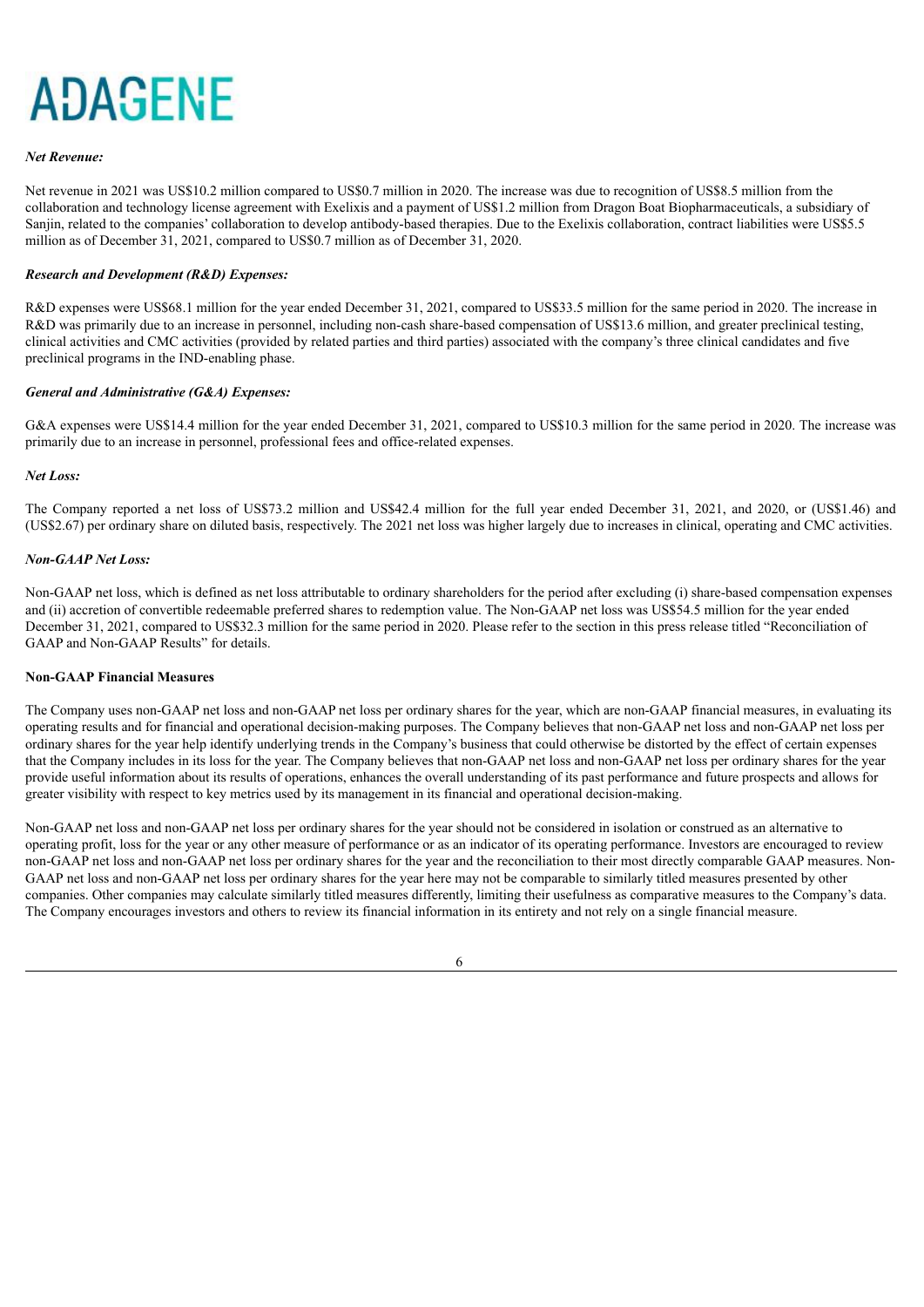Non-GAAP net loss and non-GAAP net loss per ordinary shares for the year represent net loss attributable to ordinary shareholders for the year excluding (i) share-based compensation expenses, and (ii) accretion of convertible redeemable preferred shares to redemption value. Share-based compensation expense is a non-cash expense arising from the grant of stock-based awards to employees. The Company believes that the exclusion of share-based compensation expenses from the net loss in the Reconciliation of GAAP and Non-GAAP Results assists management and investors in making meaningful period-to-period comparisons in the Company's operating performance or peer group comparisons because (i) the amount of share-based compensation expenses in any specific period may not directly correlate to the Company's underlying performance, (ii) such expenses can vary significantly between periods as a result of the timing of grants of new stock-based awards, and (iii) other companies may use different forms of employee compensation or different valuation methodologies for their share-based compensation.

Please see the "Reconciliation of GAAP and Non-GAAP Results" included in this press release for a full reconciliation of non-GAAP net loss and non-GAAP net loss per ordinary shares for the year for the year to net loss attributable to ordinary shareholders for the year/period.

#### **About Adagene**

Adagene Inc. (Nasdaq: ADAG) is a platform-driven, clinical-stage biopharmaceutical company committed to transforming the discovery and development of novel antibody-based cancer immunotherapies. Adagene combines computational biology and artificial intelligence to design novel antibodies that address unmet patient needs. Powered by its proprietary Dynamic Precision Library (DPL) platform, composed of NEObody<sup>TM</sup>, SAFEbody<sup>®</sup>, and POWERbody™ technologies, Adagene's highly differentiated pipeline features novel immunotherapy programs. Adagene has forged strategic collaborations with reputable global partners that leverage its technology in multiple approaches at the vanguard of science.

For more information, please visit: https://investor.adagene.com. Follow Adagene on WeChat, LinkedIn and Twitter.

SAFEbody® is a registered trademark in the United States, China, Australia, Japan, Singapore, and the European Union.

#### **Safe Harbor Statement**

This press release contains forward-looking statements, including statements regarding the potential implications of clinical data for patients, and Adagene's advancement of, and anticipated preclinical activities, clinical development, regulatory milestones, and commercialization of its product candidates. Actual results may differ materially from those indicated in the forward-looking statements as a result of various important factors, including but not limited to Adagene's ability to demonstrate the safety and efficacy of its drug candidates; the clinical results for its drug candidates, which may not support further development or regulatory approval; the content and timing of decisions made by the relevant regulatory authorities regarding regulatory approval of Adagene's drug candidates; Adagene's ability to achieve commercial success for its drug candidates, if approved; Adagene's ability to obtain and maintain protection of intellectual property for its technology and drugs; Adagene's reliance on third parties to conduct drug development, manufacturing and other services; Adagene's limited operating history and Adagene's ability to obtain additional funding for operations and to complete the development and commercialization of its drug candidates; Adagene's ability to enter into additional collaboration agreements beyond its existing strategic partnerships or collaborations, and the impact of the COVID-19 pandemic on Adagene's clinical development, commercial and other operations, as well as those risks more fully discussed in the "Risk Factors" section in Adagene's filings with the U.S. Securities and Exchange Commission. All forward-looking statements are based on information currently available to Adagene, and Adagene undertakes no obligation to publicly update or revise any forward-looking statements, whether as a result of new information, future events or otherwise, except as may be required by law.

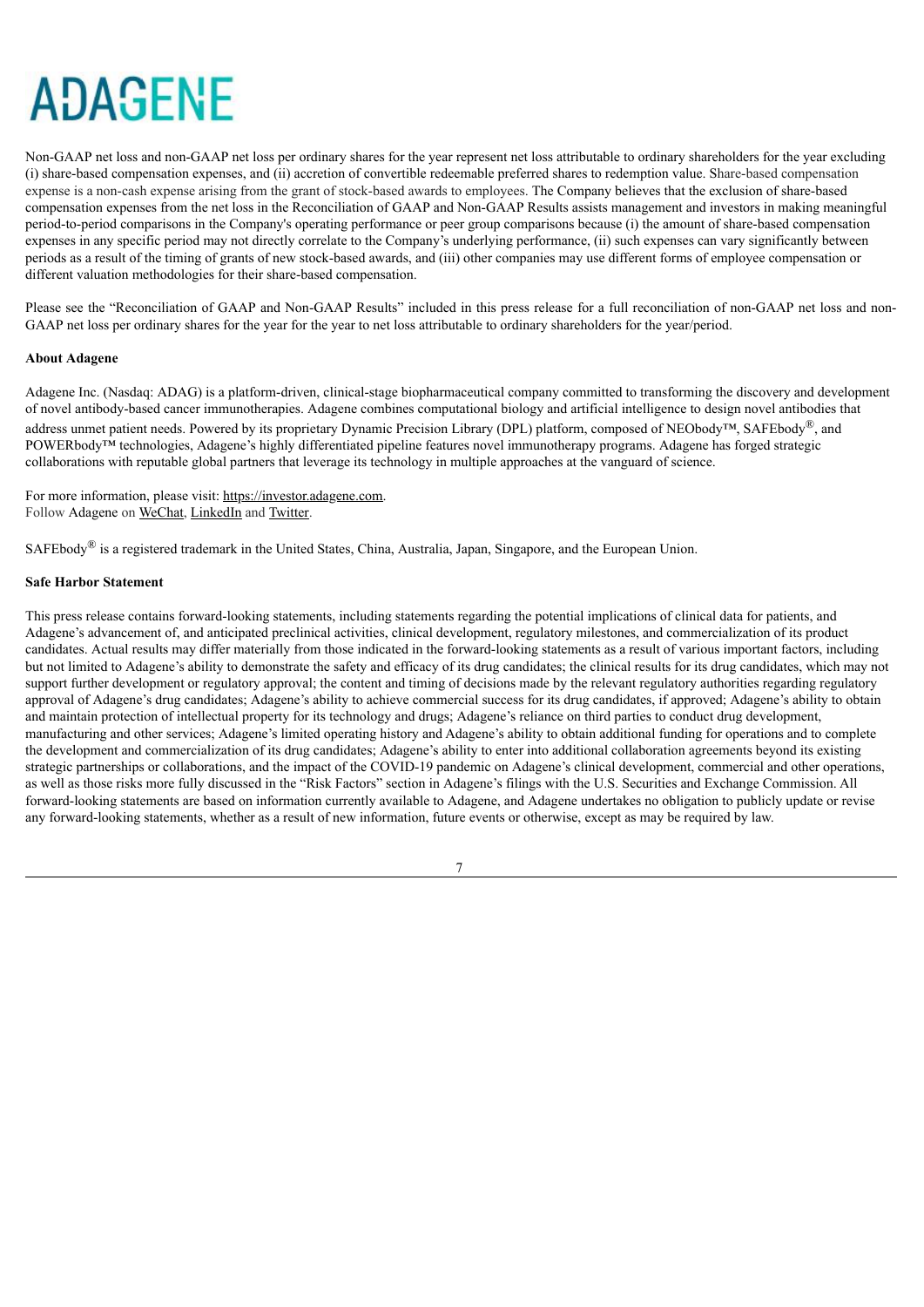

**Investor & Media Contact**: Ami Knoefler Adagene 650-739-9952 ir@adagene.com

FINANCIAL TABLES FOLLOW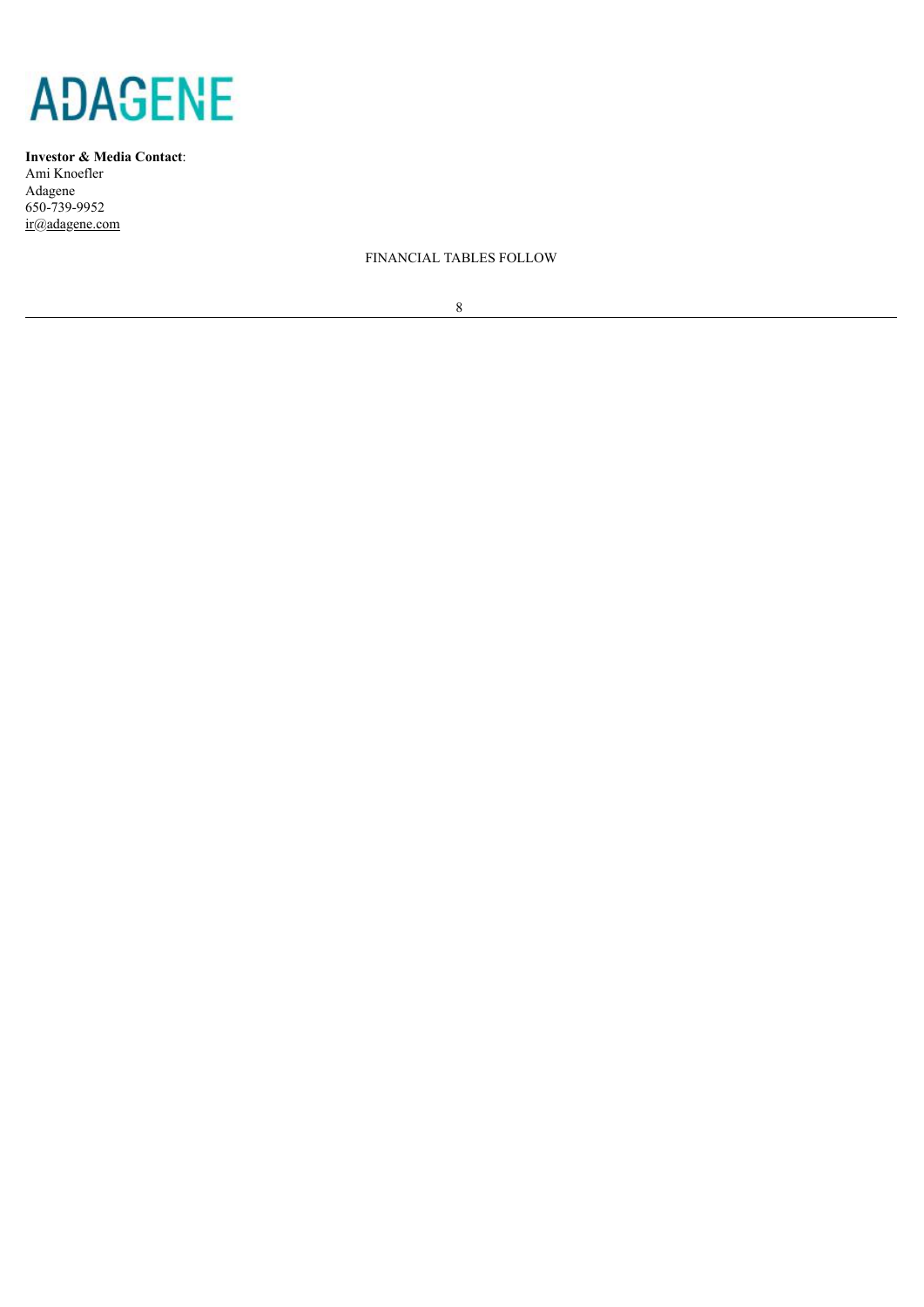**Consolidated Balance Sheets**

|                                                                        | December 31, 2020 | December 31, 2021 |
|------------------------------------------------------------------------|-------------------|-------------------|
|                                                                        | (audited)         | (unaudited)       |
|                                                                        | US\$              | US\$              |
| <b>ASSETS</b>                                                          |                   |                   |
| <b>Current assets:</b>                                                 |                   |                   |
| Cash and cash equivalents                                              | 75,150,998        | 174,391,243       |
| Accounts receivable, net                                               |                   | 3,000,000         |
| Amounts due from related parties                                       | 132,396           | 4,506,670         |
| Prepayments and other current assets                                   | 3,813,984         | 4,055,921         |
| <b>Total current assets</b>                                            | 79,097,378        | 185,953,834       |
| Property, equipment and software, net                                  | 2,067,125         | 3,487,617         |
| Other non-current assets                                               | 3,098,234         | 69,275            |
| <b>TOTAL ASSETS</b>                                                    | 84, 262, 737      | 189,510,726       |
| <b>LIABILITIES, MEZZANINE EQUITY AND SHAREHOLDERS' DEFICIT</b>         |                   |                   |
| <b>Current liabilities:</b>                                            |                   |                   |
| Accounts payable                                                       | 1,809,975         | 3,321,615         |
| Contract liabilities                                                   | 725,536           | 5,500,000         |
| Amounts due to related parties                                         | 2,535,358         | 10,466,061        |
| Accruals and other current liabilities                                 | 6,059,497         | 4,379,243         |
| Income tax payable                                                     |                   | 1,657,450         |
| Short-term borrowings                                                  | 3,831,476         | 3,121,226         |
| Current portion of long-term borrowings                                | 1,183,926         | 1,376,319         |
| <b>Total current liabilities</b>                                       | 16, 145, 768      | 29,821,914        |
| Long-term borrowings                                                   | 2,965,563         | 2,991,829         |
| Deferred tax liabilities                                               |                   | 44,163            |
| Other non-current liabilities                                          | 91,955            | 94,107            |
| <b>TOTAL LIABILITIES</b>                                               | 19,203,286        | 32,952,013        |
| <b>Commitments and contingencies</b>                                   |                   |                   |
| LIABILITIES, MEZZANINE EQUITY AND SHAREHOLDERS' DEFICIT (CONTINUED)    |                   |                   |
| <b>Mezzanine equity:</b>                                               |                   |                   |
| Series A-1 convertible redeemable preferred shares                     | 5,473,957         |                   |
| Series A-2 convertible redeemable preferred shares                     | 3,000,000         |                   |
| Series B convertible redeemable preferred shares                       | 27,999,995        |                   |
| Series C-1 convertible redeemable preferred shares                     | 48,975,456        |                   |
| Series C-2 convertible redeemable preferred shares                     | 18,999,999        |                   |
| Series C-3 convertible redeemable preferred shares                     | 50,000,000        |                   |
| <b>Total mezzanine equity</b>                                          | 154,449,407       |                   |
| <b>Shareholders' deficit:</b>                                          |                   |                   |
| Ordinary shares                                                        | 1,889             | 5,627             |
| Treasury shares                                                        |                   | (619, 605)        |
| Subscriptions receivable from shareholders                             | (7, 172, 192)     |                   |
| Additional paid-in capital                                             | 23,786,652        | 336,099,931       |
| Accumulated other comprehensive income (loss)                          | (350, 981)        | (93, 981)         |
| Accumulated deficit                                                    | (105, 655, 324)   | (178, 833, 259)   |
| Total shareholders' equity (deficit)                                   | (89,389,956)      | 156,558,713       |
| TOTAL LIABILITIES, MEZZANINE EQUITY AND SHAREHOLDERS' EQUITY (DEFICIT) | 84,262,737        | 189,510,726       |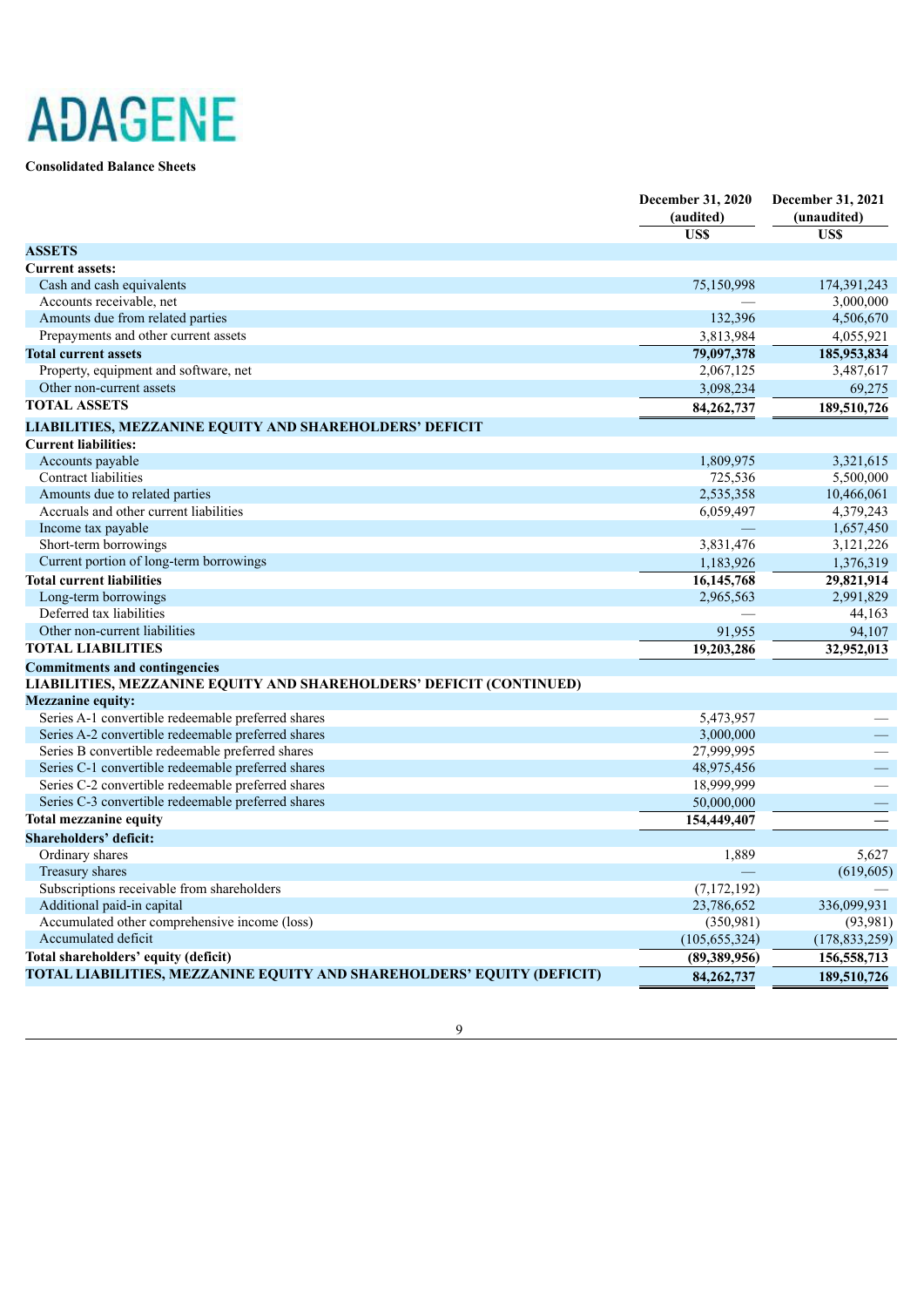### **Consolidated Statements of Comprehensive Loss**

|                                                                           | <b>For the Year Ended</b><br><b>December 31, 2020</b><br>(audited)<br>US\$ | <b>For the Year Ended</b><br>December 31, 2021<br>(unaudited)<br>US\$ |
|---------------------------------------------------------------------------|----------------------------------------------------------------------------|-----------------------------------------------------------------------|
| <b>Revenues</b>                                                           |                                                                            |                                                                       |
| Licensing and collaboration revenue                                       | 700,913                                                                    | 10,175,258                                                            |
| <b>Expenses</b>                                                           |                                                                            |                                                                       |
| Research and development expenses                                         | (33,538,035)                                                               | (68,099,385)                                                          |
| Third parties                                                             | (23, 645, 740)                                                             | (55,020,367)                                                          |
| Related parties                                                           | (9,892,295)                                                                | (13,079,018)                                                          |
| Administrative expenses                                                   | (10,314,536)                                                               | (14, 439, 962)                                                        |
| <b>Loss from operations</b>                                               | (43, 151, 658)                                                             | (72, 364, 089)                                                        |
| Interest income                                                           | 629,288                                                                    | 76,166                                                                |
| Interest expense                                                          | (202, 165)                                                                 | (363, 762)                                                            |
| Other income, net                                                         | 971,949                                                                    | 1,778,822                                                             |
| Foreign exchange gain (loss), net                                         | (644, 693)                                                                 | (603, 459)                                                            |
| Loss before income tax                                                    | (42, 397, 279)                                                             | (71, 476, 322)                                                        |
| Income tax expense                                                        |                                                                            | (1,701,613)                                                           |
| Net loss attributable to Adagene Inc.'s shareholders                      | (42, 397, 279)                                                             | (73, 177, 935)                                                        |
| Other comprehensive income (loss)                                         |                                                                            |                                                                       |
| Foreign currency translation adjustments, net of nil tax                  | (6,087)                                                                    | 257,000                                                               |
| Total comprehensive loss attributable to Adagene Inc.'s shareholders      | (42, 403, 366)                                                             | (72, 920, 935)                                                        |
| Net loss attributable to Adagene Inc.'s shareholders                      | (42, 397, 279)                                                             | (73, 177, 935)                                                        |
| Accretion of convertible redeemable preferred shares to redemption value  | (248, 113)                                                                 | (28, 553)                                                             |
| Net loss attributable to ordinary shareholders                            | (42, 645, 392)                                                             | (73, 206, 488)                                                        |
| Weighted average number of ordinary shares used in per share calculation: |                                                                            |                                                                       |
| -Basic                                                                    | 15,950,698                                                                 | 50,032,009                                                            |
| -Diluted                                                                  | 15,950,698                                                                 | 50,032,009                                                            |
| Net loss per ordinary share                                               |                                                                            |                                                                       |
| -Basic                                                                    | (2.67)                                                                     | (1.46)                                                                |
| -Diluted                                                                  | (2.67)                                                                     | (1.46)                                                                |
|                                                                           |                                                                            |                                                                       |